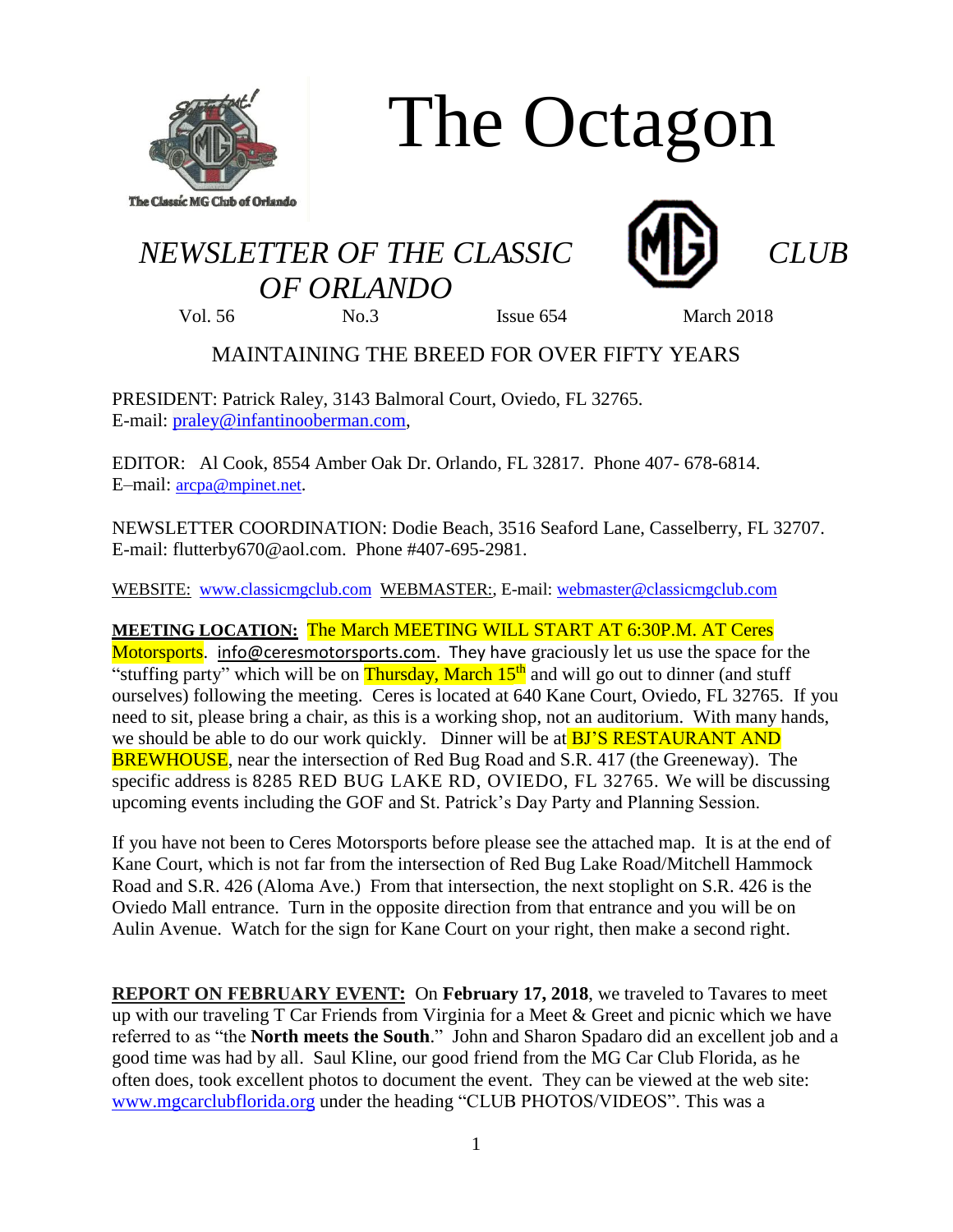wonderful meeting and. as always, an opportunity to share some "MG Spirit" with our neighbors to the North.

**MARCH EVENT:** On **March 17, 2018** we will have The Annual St. Patrick's Day party and planning session at the Cook's home 8554 Amber Oak Drive, Orlando, starting at 5:00 PM. Of course, we will have the traditional corned beef and cabbage, provided by the club. We will have soft drinks and water available, also. We ask that you provide your favorite beverages and a side dish. Please call Kathy Cook,  $(407-678-6814)$  or email [kathy.cookucf@gmail.com](mailto:kathy.cookucf@gmail.com) so that we can coordinate all the items necessary for a true Irish Feast. At some point we will conduct our annual planning meeting where we will plan out the driving events for the next year and assign the Action Officers to organize those events, so BRING YOUR IDEAS! Write them down on a piece of paper with your name and we will put them in a hat for a prize drawing at the beginning of the meeting.

#### **GOF-SOUTH UPDATE**:

THE GOF-SOUTH Mk LII IS ONLY A COUPLE WEEKS AWAY! Club members have worked for two years to make this an outstanding GOF. Don't miss it!!! When: March 22-25 Where: Hilton Altamonte Springs Website: <http://www.gofsouth.com/>

#### WE NEED HELP:

NEEDED! RAFFLE / AUCTION ITEMS We are still collecting your valuables for our GOF raffle and silent auction. Contact Carol McCormick [407-880-5793](tel:(407)%20880-5793) [cmcarol17@gmail.com](mailto:cmcarol17@gmail.com) for further information.

#### NEEDED: VOLUNTEERS FOR HOSPITALITY ROOM, FRIDAY WINTER PARK

EXCURSION, AND TICKET SALES. Please consider signing up to help with raffles, auctions, food and drink in the Hospitality Room at the GOF…always a fun job! Contact Carol McComick (above) to sign up for hospitality or ticket sales, or Kathy Cook, 407-678-6814 or [kathy.cookucf@gmail.com](mailto:kathy.cookucf@gmail.com) for the Winter Park Excursion.

#### DEADLINE: REGISTRATION

March 2 was the last day to mail your GOF Registration form to be able to pick up your packet at GOF. Many events are close to room capacity. If you register later, then you will be in a long line to create your credentials and may miss some events. You must have your name tag to participate in all GOF events. Registration form attached to this newsletter.

#### DEADLINE: HOTEL ROOMS

The hotel The Hilton Hotel is full. You may be able to book a room at the Extended Stay America Hotel next door. Address: 302 Northlake Blvd, Altamonte Springs, FL 32701, Phone: (407) 332-9300. It is a short walk or drive to the Hilton. As of 2/7/2018, a search of most internet hotel booking sites showed a rate of \$109/night for March 22-25.

#### SPECIAL EVENTS:

CARS FOR SALE You can sell or buy an MG in the Car Corral at GOF. \$15 to display your car in the corral. The perfect audience.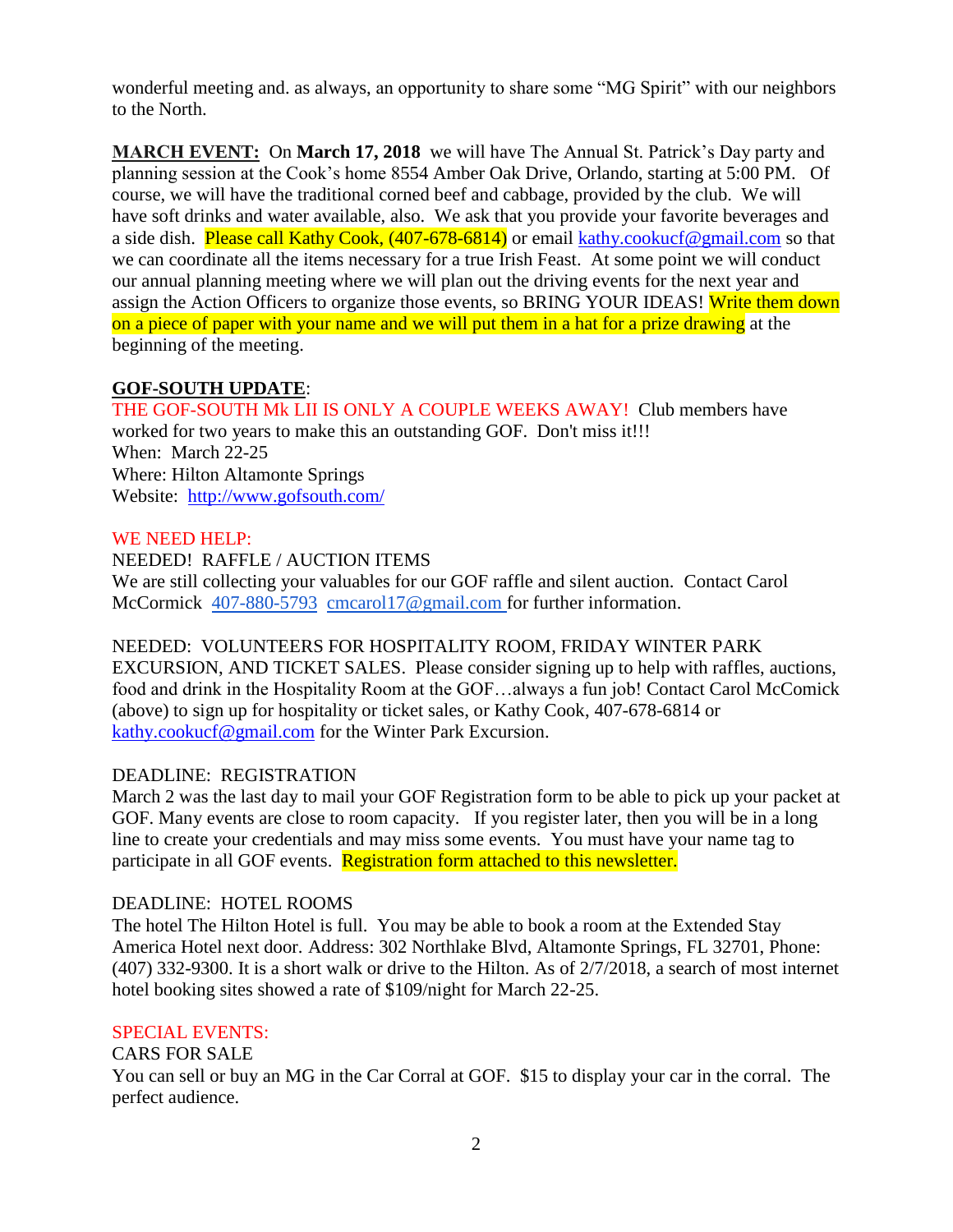#### AUTOJUMBLE

Sell and buy MG parts in the Autojumble. No charge for members of any MG club. Bring a table to display your wares.

#### SPECIAL COLLECTOR CAR TOUR

We were presented an opportunity so wonderful that we cancelled the shop tour that was scheduled on Thursday. Instead we will drive to a guided tour of one of the most unique concours-quality car collections in Central Florida. You will be talking about it for months afterward. The drive starts at 3:00 on Thursday afternoon and leaves from the Hilton.

#### PHOTO CONTEST

Mail photos of memorable moments in your MG to Ann Plasschaert, 1304 Wellington Ter, Maitland, FL 32751.

#### KITCHEN TOOLS CONTEST

We have all used a turkey baster from the kitchen to transfer fluids in our MGs. I bet that you have used other kitchen tools to work on your MG. Bring them to GOF and give to Elyn Pardee. This is a fun contest and display!

#### 40th ANNIVERSARY OF MG AT DATONA AND SEBRING

The driver of the last MG to race at the Daytona 24 and the Sebring 12-hour races will be at GOF. Be sure to say hello. He no longer owns the car, but he will show another race car with at least three other vintage MG racers on the show field.

#### OLD FRIENDS

We have talked to MG owners who are coming to GOF who haven't attended for years. They are looking forward to meeting old friends. Don't disappoint them. Kick back and relive tall tales, or go non-stop.

#### WINTER PARK EXCURSION

On Friday take a short trip on Sun Rail to Winter Park. Once there you can walk to the Magnificent Morse Museum with its extensive Tiffany collection. From the train station there will be a shuttle to the Winter Park Boat Cruise where you can see lovely houses from your seat as the tour winds its way through lakes and canals. While in Winter Park you can walk to nearby shopping and lunch. All venues optional. Pay as you go. Information at (MG) registration desk.

#### BRITISH TEA

A fun and festive opportunity to meet with others. Includes tea sandwiches, scones, fruit, tea or coffee. Wear or make a special hat. Prize for best hat. Jewelry from Trades of Hope will be displayed and available.

#### **FUTURE EVENTS:**

Don't forget to preregister for the All British Car show on April 7<sup>th</sup>. Last day to pre-register for show and free t-shirt is April 1<sup>st</sup>. A registration form is attached. We need volunteers to help with day of registration, parking cars and walking around selling 50/50 raffle tickets at the show. Please let Dodie know what you can help with, [mailto:flutterby670@aol.com.](mailto:flutterby670@aol.com)